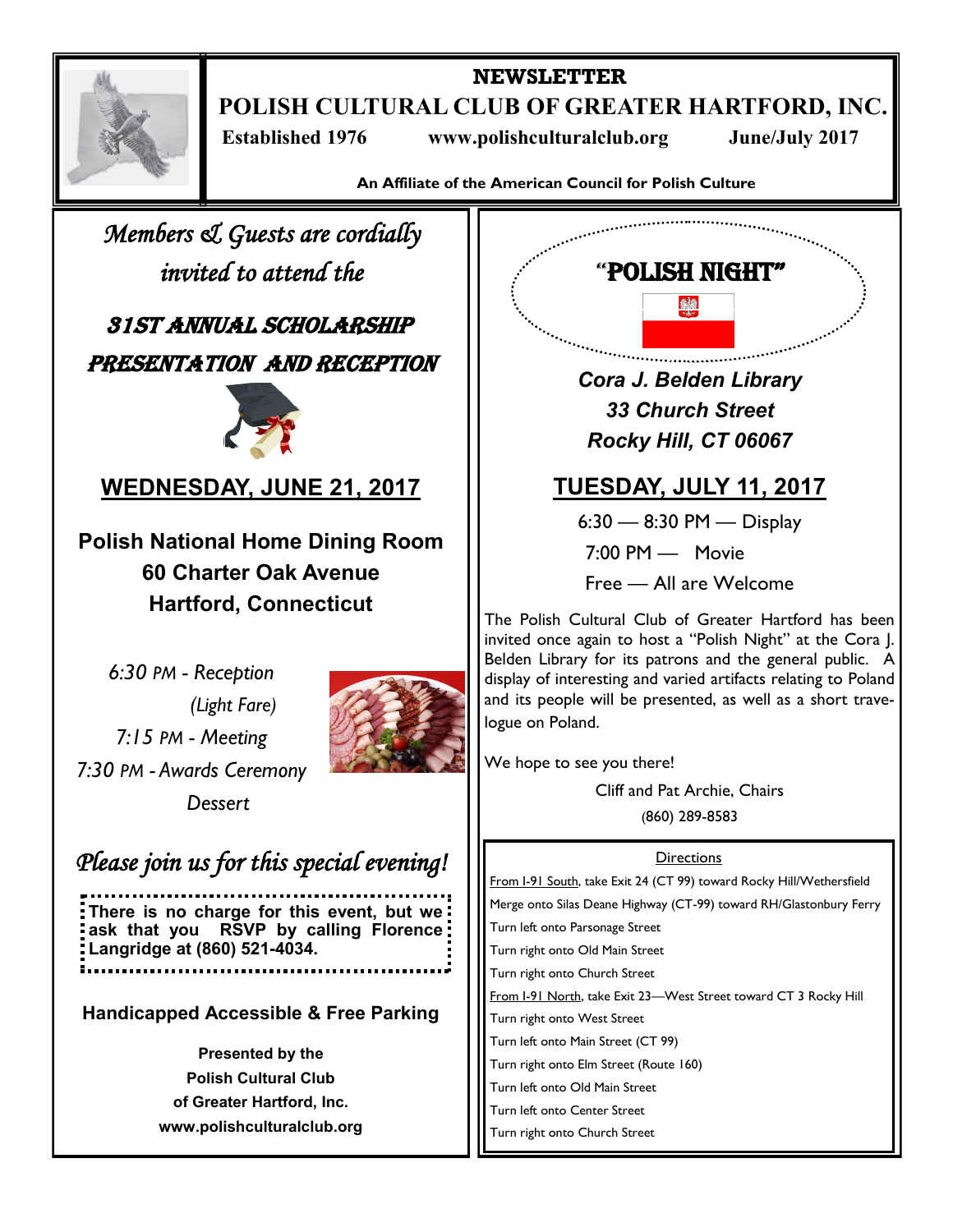

### **CO-PRESIDENTS' MESSAGE**

#### Dear Friends:

Although much of our spring weather has been gray and unsettled, the Club's focus has been on happy and heart-warming affairs. Our "Exclusive Sunday Afternoon at the Museum" event held on April 30 at the Polish Center of Discovery and Learning to honor Krystyna Farley, Bernard Pajewski, and Staś Radosz could not have been more gratifying. About 80 guests, many of whom were visiting the Center for the first time, enjoyed the special and permanent exhibits, the presentation ceremony, and the exceptional array of hors d'oeuvres and desserts. It truly was a delightful afternoon. Thanks to our committee: *Anna-Mae Maglaty, Marek Czarnecki, Pattie Kaczynski, Carol Bogon Phelan, Fran Pudlo, Gini Pudlo, Elizabeth Sikorsky,*  and *Nancy Yiznitsky*, as well as hostesses *Florence Langridge, Michelle Maglaty Mostello, Ann Oleasz, and Maria Cybulski*. To view additional photos, please visit our website: www.polishculturalclub.org.





Krystyna Słowikowska Farley and Staś Radosz.

*Page 2* **NEWSLETTER**

Please note the two events on the cover page: the 2017 Scholarship Awards Presentation and Reception to be held on June 21 at the Polish National Home and "Polish Night" at the Cora J. Belden Library in Rocky Hill on July 11, 2017.

We wish everyone a pleasant and relaxing summer.

**Pattie Kaczynski and Fran Pudlo, Co-Presidents**

### **2017-2018 CLUB OFFICERS AND BOARD OF DIRECTORS**

| Co-Presidents:  | Patricia Kaczynski and Frances Pudlo     |
|-----------------|------------------------------------------|
| Vice President: | John Majdan                              |
| Secretary:      | Lilia Kieltyka                           |
| Treasurer:      | Raymond Kowalski                         |
| Historian:      | Patricia Kaczynski                       |
| Board Members:  | Clifford Archie, Patricia Archie, Ursula |

Brodowicz, Marek Czarnecki, Edward Farley, Krystyna Farley, Mary Heslin, Florence Langridge, Anna-Mae Maglaty, Louis Maglaty, Carol Bogon Phelan, Virginia Pudlo, Elizabeth Sikorsky, Phyllis Stawiarski, Krystyna Wisło, and Nancy O. Yiznitsky.

*Feel free to contact any of us at any time.* 

### **MEET OUR 2017 SCHOLARSHIP RECIPIENTS**

**Christina Bolduc,** sponsored by Maria Jozwik, is a graduate student at Saint Joseph University in West Hartford working toward an MS degree in Nursing, Family Nurse Practitioner Concentration.



**Justine Kieltyka**, sponsored by Lilia Kieltyka, will be returning to Union College in Schenectady, NY as a sophomore with a Neuroscience major.

**Diana Sitnik**, sponsored by Mary Sitnik, will be a sophomore at Salve Regina University in Newport, RI with a major in Marketing and a minor in Sports Management and Business Administration.

**Ewelina Zambrzycka**, sponsored by Joan Staszko Egbertson, will be a senior at Sacred Heart University in Fairfield, CT majoring in Biology.

#### *CONGRATULATIONS TO ALL!*

We are proud to announce that past President and current Board member, **Florence Langridge**, is being recognized with the ACPC's *2017 Founders Award***.** She will be honored at the ACPC's 69th Annual Convention being held August 9—12, 2017 in Toronto. All PCCGH members and friends are welcome to attend. Please refer to the Spring 2017 issue of *Polish Heritage,*  or go to website: www.polishcultureacpc.org for more information.

 $\mathcal W$ elcome  $^\ast$ 

**TO OUR NEWEST MEMBERS . . . . Jean Anderson** of Colchester

**Barbara and Ray Andrews** of West Hartford

**Christina Bolduc** of South Windsor

**Beata Harasim** of Rocky Hill

**Ellen and John Lohman** of Longmeadow, MA

**William Otfinoski** of Colchester

*If you have any questions regarding your membership, please contact Anna-Mae Maglaty, Membership Chair, at (860) 521-7621.*

We always look forward to welcoming new members, so please share Club information with your family and friends. Membership applications can be downloaded from our website: www.polishculturalclub.org.

#### **NEWSLETTER STAFF**

**Editor: Frances Pudlo (francespudlo@att.net)** 

**Assistant Editor: Anna-Mae Maglaty**

**Staff: Carol Bogon Phelan, Nancy Yiznitsky**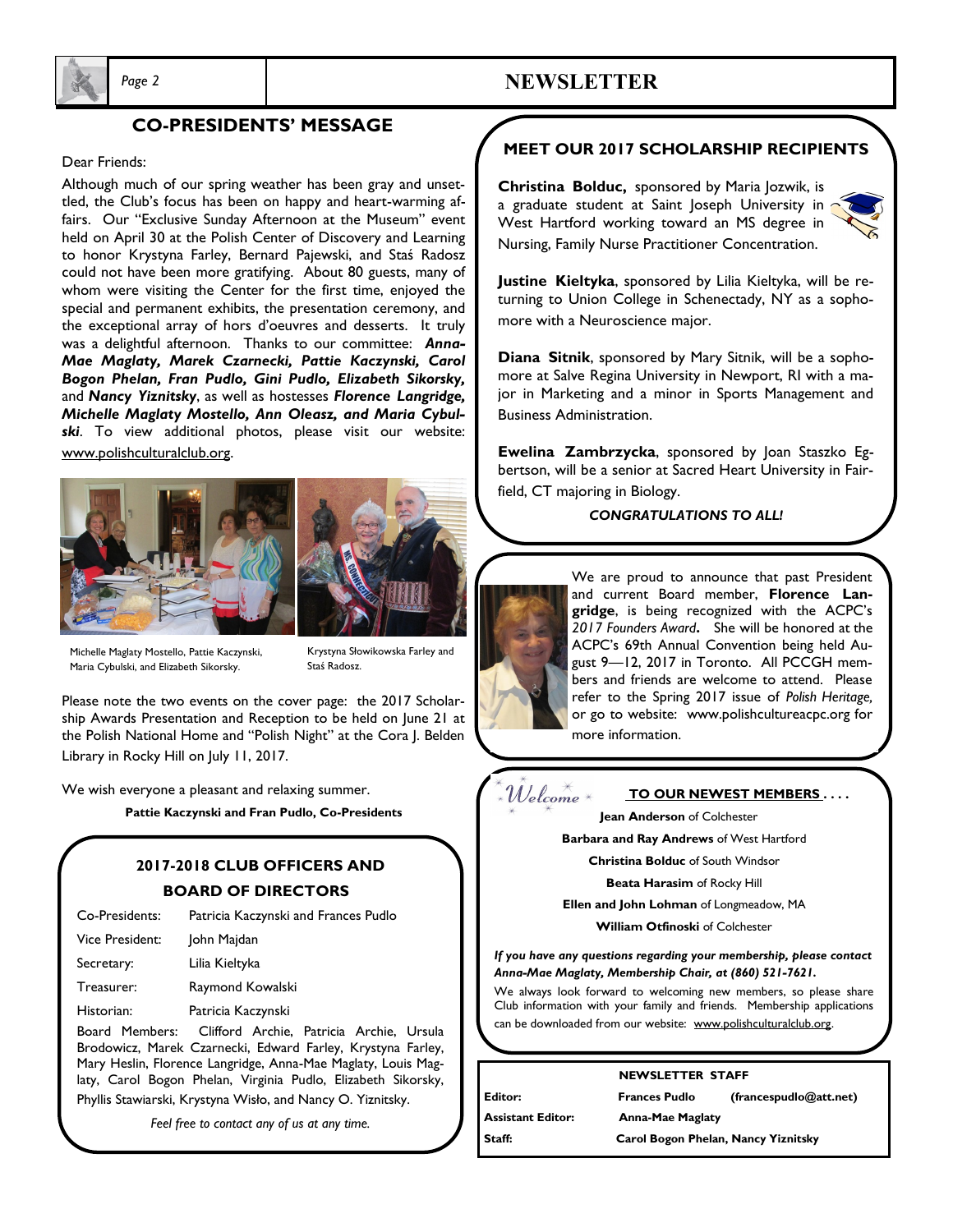## **Polish Cultural Club of Greater Hartford, Inc.** *Page 3*

**DID YOU KNOW . . . . That Poles Introduced New Culinary Delights after the Battle of Vienna?**

For hundreds of years Europe had been threatened by the Turks. In 1683, fear permeated the region as the Balkans and Hungary had recently been conquered and the aggressors were about to enter the heart of Europe — Vienna. Only the Polish Commonwealth, a military and economic powerhouse, had withstood the Islamic encroachment. It was the Polish King Jan Sobieski and his mighty Winged Hussars who came to the rescue. After months of siege, Vienna was on the verge of capitulation. Even the Austrian emperor had fled the city for safety. Sobieski arrived in time to defeat the Ottoman Turks in such a sudden and overwhelming victory that the Poles secured a great amount of Turkish arms and other materials, including the entire Turk encampment. As a result, the victorious Polish King Sobieski was celebrated across Europe as a living legend in art, music, poetry, and literature. Surprisingly, his great victory was also acclaimed in food through the involvement of his Hussars and other "heroes" of the  $H_{\text{Lussar-Armor}-P}$  Polish Center of Polish Center of Alson and Learning, Chicopee, MA Battle of Vienna.

One of these, a Polish soldier of fortune, Jerzy Kulczycki, who had noted the plight of the starving city during the siege, volunteered to slip behind enemy lines dressed as a Turk to secure reinforcements. After contacting Austria's allies, Kulczycki returned to the city with a promise of relief. Although Vienna was close to capitulation, the city council decided not to surrender to the Turks because of this hopeful information. Following the liberation of Vienna and while searching the Turkish encampment, the Polish army found many sacks of brown beans that they took to be provisions for the enemy's camels. They decided to destroy the sacks by burning them. In the meanwhile, as a reward for his heroic service, Kulczycki was offered his choice of anything he wanted. Much to the surprise of King Sobieski and the Viennese, he asked for these beans. It seemed that some of the bags had already been set afire in the fields and Kulczycki recognized the aroma as that of a black drink he had enjoyed while spying. After being presented with an enormous amount of beans, Kulczycki roasted them into a beverage and opened his first coffee house. He blended what we know as coffee with honey and heavy cream to please the Viennese taste and created the famous schlag.

Another culinary hero was a baker, who while preparing bread dough in a bake shop near Vienna's walls during the Turkish siege, noticed that his puffed up dough began to quiver and shake. Listening intently, he heard the sound of picks and shovels. Guessing that the Ottoman Turks were beginning to mine the city, he alerted the city militia and the Turkish assault was repulsed. As a reward for saving the city, the baker was given a prestigious position in the Austrian royal kitchen. To commemorate this great victory, he created crescent-shaped rolls based on the crescent moon found on the Turkish banner. Soon the pastries were sold all over the city. The Austrians called them kipfel (or crescent). Later when the Austrian princess Marie Antoinette became queen of France, she brought the recipe for kipfel with her and the French chefs added their own touch. Today this breakfast food is known all over the world as the croissant.

Although the Viennese did not show special gratitude to King Sobieski for saving them, much of Europe did so. Many prominent bakers in Europe made large gingerbread figures from molds depicting the triumphant Sobieski atop his horse trampling the defeated Turks beneath. A few of these molds have survived and are found in museums and private collections. Today European bakers use metal molds that resemble Turkish turbans calling them "Turk's Heads." They are often used in baking the Polish "babka." Heavy Eastern influences used in the babkas, such as saffron, raisins, nuts, and citrus rind came to Poland from Turkey and the Middle East.

Another piece of gastronomic lore associated with the Polish victory in Vienna has endured. The story goes that King Sobieski is the first Polish king not to conform to the royal decree of 1496 which stated that only members of Kraków's Bakers' Guild could produce white bread and *obwarzanek* rolls (whose name derives from a word meaning "to parboil"). Until Sobieski's reign, Jewish bakers had been banned from baking within Kraków's city limits. With Sobieski's decision, this changed. Celebrating Sobieski's great victory in Vienna, one of the Jewish bakers created a roll in the shape of the King's stirrup and called it *beugel*, the German word for stirrup which evolved into the modern *bagel*. Whether this particular story is true or not, Kraków is the historic birthplace of both the bagel and the *ob*-

warzanek, which have now been designated as one of the European Union's protected regional foods. They can only be produced in Kraków and Wieliczka counties.

So . . . as you pour yourself a cup of morning coffee and enjoy a croissant, a slice of delicious fruity babka, or a bagel, remember King Jan Sobieski, the winged Hussars, and their great victory at the gates of Vienna which occurred over three hundred years ago.

Excerpted from article: Motak, David J. "A Taste of History," Polish Heritage (American Council for Polish Culture), Fall, 2016.

#### **MARIA BRODOWICZ RECEIVES THE 20th ANNUAL CT IMMIGRANT DAY AWARD**

Congratulations to Maria Brodowicz who was one of fifteen individuals honored at the 20th Annual CT Immigrant Day at the State Capitol on May 2, 2017 sponsored by the Office of the CT Secretary of State and CT Immigrant and Refugee Coalition. On the day before her eighth birthday in 1940, Mrs. Brodowicz and her family were exiled from their home in Poland by the Soviet military and sent to Siberia. Following the USSR's entry into World War II's Allied Forces, the Polish exiles were granted amnesty and traveled to Iran. There, at age eleven, Maria took the lifelong oath to become a Polish Scout. She and her family migrated to Kenya and England before finally settling in Hartford in 1953. Mrs. Brodowicz co-founded the Polish Scouting Organization in Hartford four years later and has spent over fifty years organizing events, spreading culture and awareness, and mentoring Polish youth. A contingent of family and friends were on hand to support her on this momentous occasion.



Ewa Wołnska, Kasia Brodowicz, Jacek Brodowicz, Maria Brodowicz, Sophie Bieniek,